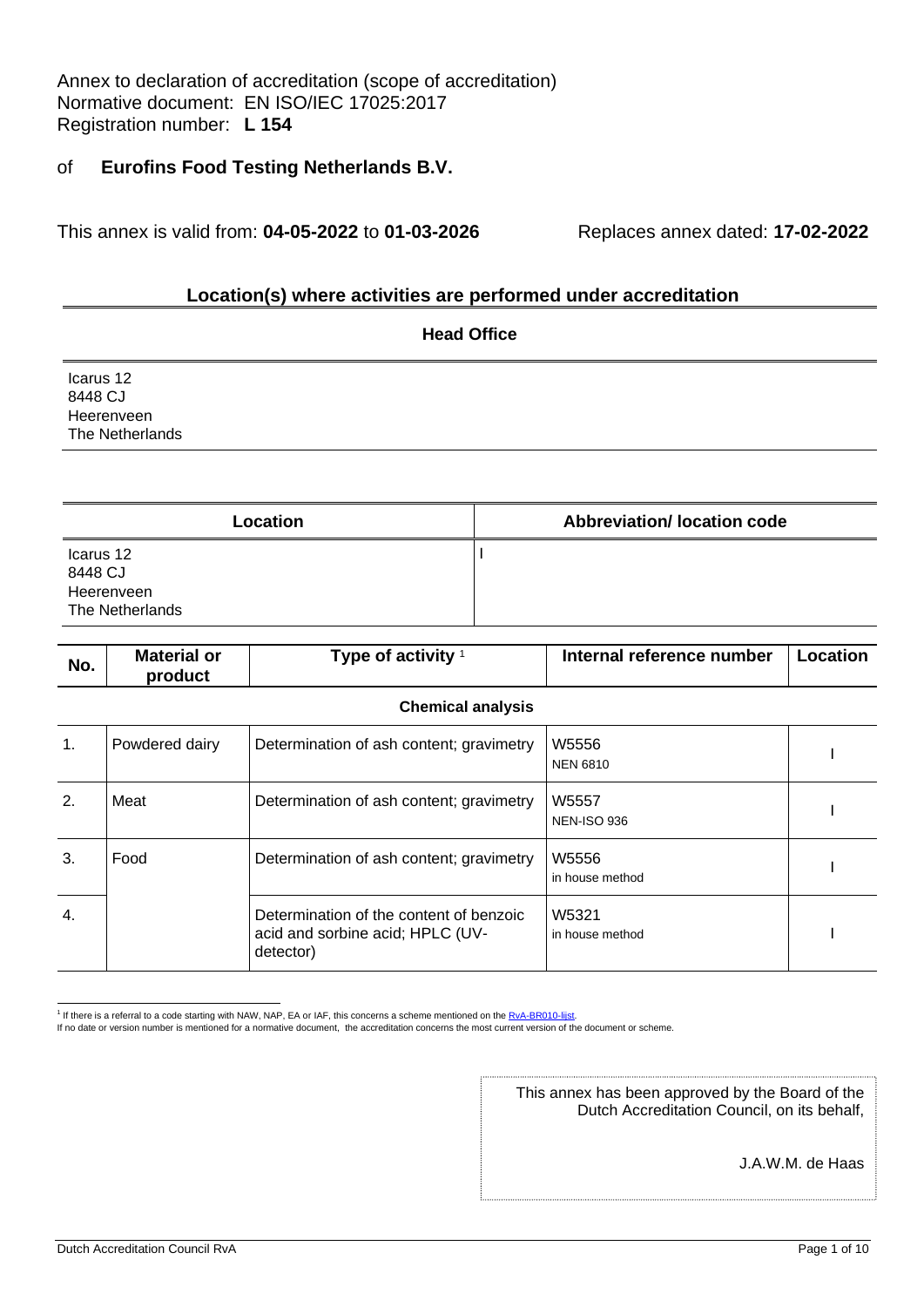| No. | <b>Material or</b><br>product                                  | Type of activity <sup>1</sup>                                                                   | Internal reference number                                     | <b>Location</b> |
|-----|----------------------------------------------------------------|-------------------------------------------------------------------------------------------------|---------------------------------------------------------------|-----------------|
| 5.  | Coffee, caffeine<br>containing tea and<br>caffeine drinks      | Determination of the content of caffeine;<br>HPLC (UV-detector)                                 | W5334<br>in house method                                      |                 |
| 6.  | Liquid dairy<br>(except milk,<br>cream and<br>evaporated milk) | Determination of dry matter content;<br>gravimetry (sand method)                                | W5551<br>in house method                                      |                 |
| 7.  | Food and animal<br>feeding stuffs                              | Determination of the protein content,<br>photometric titration, Kjeldahl; (automatic<br>method) | W5532<br>in house method                                      |                 |
| 8.  | Water                                                          | Determination of electrical conductivity;<br>conductometry                                      | W5510<br><b>NEN 7888</b>                                      |                 |
| 9.  | Cheese                                                         | Determination of pH; potentiometry                                                              | W5524<br><b>NEN 3775</b>                                      | T               |
| 10. | Food                                                           | Determination of pH; potentiometry                                                              | W5524<br>in house method                                      | J.              |
| 11. | Water                                                          | Determination of pH; potentiometry                                                              | W5513<br>in house method                                      |                 |
| 12. | Meat and meat<br>products                                      | Determination of free or total fat content;<br>gravimetry after Soxhlet extraction              | W5565 and W5566<br>NEN-ISO 1443 and NEN-ISO 1444              |                 |
| 13. | Food and animal<br>feeding stuffs                              | Determination of the total fat content;<br>gravimetry after Soxhlet extraction                  | W5566<br>in house method                                      |                 |
| 14. |                                                                | Determination of free fat content,<br>gravimetry after Soxhlet extraction                       | W5565<br>in house method                                      |                 |
| 15. | Cheese                                                         | Determination of moisture content;<br>gravimetry (reference method)                             | W5560<br><b>NEN 3754</b>                                      |                 |
| 16. | Milk powder and<br>whey powder                                 | Determination of moisture content;<br>gravimetry                                                | W5559<br>milkpowder IDF 26A:1993<br>weypowder in house method | J.              |
| 17. | Dry food                                                       | Determination of moisture content;<br>gravimetry                                                | W5559<br>in house method                                      |                 |
| 18. | Sugar rich<br>foodstuffs                                       | Determination of moisture content;<br>gravimetry (vacuum method)                                | W5589<br>in house method                                      |                 |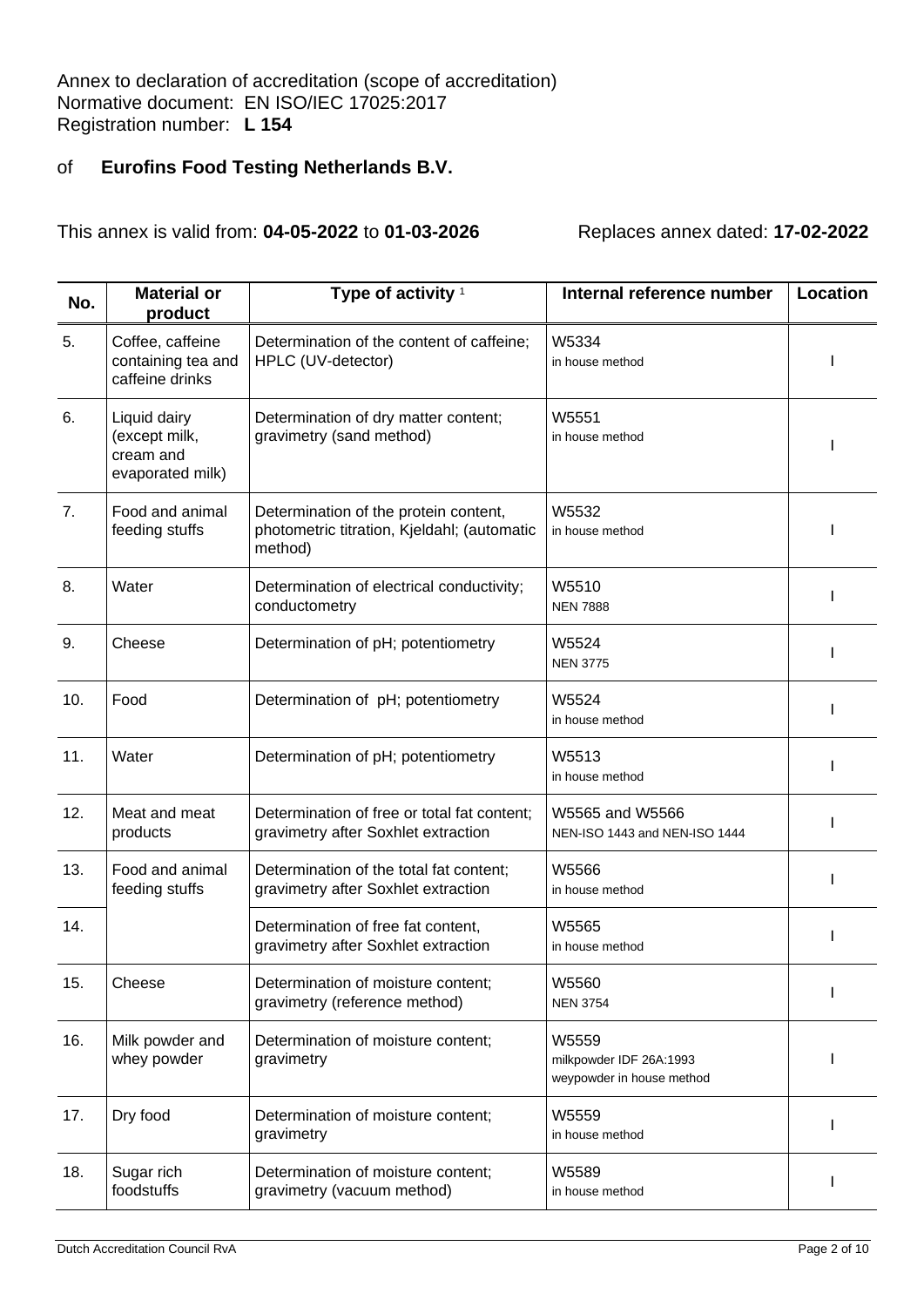This annex is valid from: **04-05-2022** to **01-03-2026** Replaces annex dated: **17-02-2022**

| No. | <b>Material or</b><br>product                          | Type of activity <sup>1</sup>                    | Internal reference number       | Location |
|-----|--------------------------------------------------------|--------------------------------------------------|---------------------------------|----------|
| 19. | Foodstuffs with a<br>moisture content<br>more than 20% | Determination of moisture content;<br>gravimetry | W5549<br>in house method        |          |
| 20. | Meat                                                   | Determination of moisture content:<br>gravimetry | W5583<br><b>NEN-ISO 1442</b>    |          |
| 21. | Cheese                                                 | Determination of salt content;<br>potentiometry  | W5522<br><b>NEN-EN-ISO 5943</b> |          |
| 22. | Meat and meat<br>products                              | Determination of salt content;<br>potentiometry  | W5522<br><b>NEN-ISO 1841-2</b>  |          |
| 23. | Food                                                   | Determination of salt content;<br>potentiometry  | W5522<br>in house method        |          |

### **Carbohydrates**

| 24. | Food                                           | Determination of inulin and fructo-<br>oligosaccharides;<br>enzymatic / HPAEC (PA detection)                                          | W5351<br>AOAC 999.03                                                                    |  |
|-----|------------------------------------------------|---------------------------------------------------------------------------------------------------------------------------------------|-----------------------------------------------------------------------------------------|--|
| 25. | Dairy/raw<br>materials                         | Determination of the content of lactose;<br>HPAEC (PA detection)                                                                      | W5354<br>in house method                                                                |  |
| 26. | Food                                           | Determination of the content of glucose,<br>fructose, lactose, sucrose and maltose<br>(carbohydrate pattern); HPAEC (PA<br>detection) | W5350<br>in house method                                                                |  |
| 27. | Infant formula,<br>premix and raw<br>materials | Determination of 2'-Fucosyllactose;<br>HPAEC (PA detection)                                                                           | W5392<br>in house method                                                                |  |
| 28. | Food and milk and<br>milk products             | Determination of fructose, galactose,<br>glucose, lactose, maltose and sucrose<br>(sugar content); HPAEC (PA-detection)               | W5324<br>food: in house method<br>milk and milk products: ISO 22184 /<br><b>IDF 244</b> |  |
| 29. | Food                                           | Determination of reducing sugar content;<br>Luff Schoorl; titrimetry                                                                  | W5595<br>in house method                                                                |  |
| 30. |                                                | Determination of the content of total<br>sugars according to Luff Schoorl;<br>titrimetry                                              | W5596<br>in house method                                                                |  |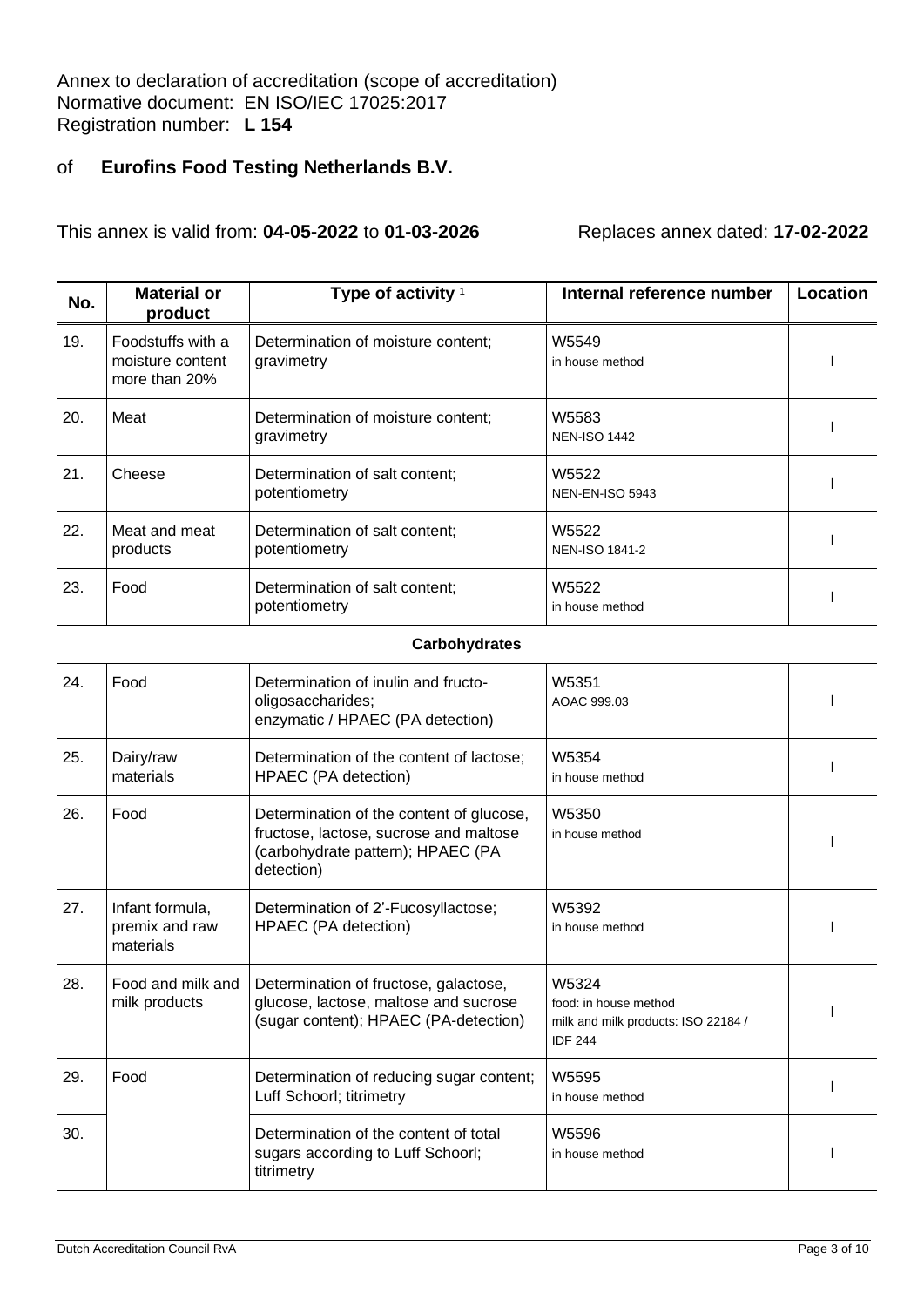| No. | <b>Material or</b><br>product     | Type of activity <sup>1</sup>                                                                                                                                                                      | Internal reference number                                        | Location |
|-----|-----------------------------------|----------------------------------------------------------------------------------------------------------------------------------------------------------------------------------------------------|------------------------------------------------------------------|----------|
| 31. | Feed and raw feed<br>materials    | Determination of the content of total<br>sugars according to Luff Schoorl;<br>titrimetry                                                                                                           | W5596<br>EG152/2009 annex III-J en Gafta form<br>130 method 10:1 |          |
| 32. | Molasses                          | Determination of the content of total<br>sugars according to Luff Schoorl;<br>titrimetry                                                                                                           | W5598<br>UM 1992 F.2 and ICUMSA method<br>GS4/3-9                |          |
| 33. | Food and animal<br>feeding stuffs | Determination of total digestible<br>carbohydrates according to Luff Schoorl;<br>titrimetry                                                                                                        | W5597<br>in house method                                         |          |
| 34. | Food                              | Determination of total dietary fiber;<br>gravimetry                                                                                                                                                | W5584<br>AOAC 991.43                                             |          |
| 35. | Animal feeding<br>stuffs          | Determination of total dietary fiber;<br>gravimetry                                                                                                                                                | W5584<br>in house method                                         |          |
| 36. | Food                              | Determination of soluble, insoluble and<br>(sum of) total dietary fiber; gravimetry                                                                                                                | W5588<br>AOAC 991.43                                             |          |
| 37. | Animal feeding<br>stuff           | Determination of soluble, insoluble and<br>(sum of) total dietary fiber; gravimetry                                                                                                                | W5588<br>in house method                                         |          |
| 38. | Food                              | Determiniation of low molecular (SDFS),<br>high molecular (IDF+ SDFP) and total<br>(sum of) dietary fiber (TDF); enzymatic,<br>gravimetry, GPC (RI-detection)                                      | W5386<br>AOAC 2009.01                                            |          |
| 39. | Food with high<br>starch content  | Determination of low molecular (SDFS),<br>high molecular (IDF+ SDFP) and total<br>(sum of) dietary fiber (TDF); enzymatic,<br>gravimetry, GPC (RI-detection)                                       | W5386<br>in house method                                         |          |
| 40. | Food                              | Determination of low molecular (SDFS),<br>high molecular soluble (SDFP), high<br>molecular insoluble (IDF) and total (sum<br>of) dietary fiber (TDF); enzymatic,<br>gravimetry, GPC (RI-detection) | W5388<br>AOAC 2011.25                                            |          |
| 41. | Food with high<br>starch content  | Determination of low molecular (SDFS),<br>high molecular soluble (SDFP), high<br>molecular insoluble (IDF) and total (sum<br>of) dietary fiber (TDF); enzymatic,<br>gravimetry, GPC (RI-detection) | W5388<br>in house method                                         |          |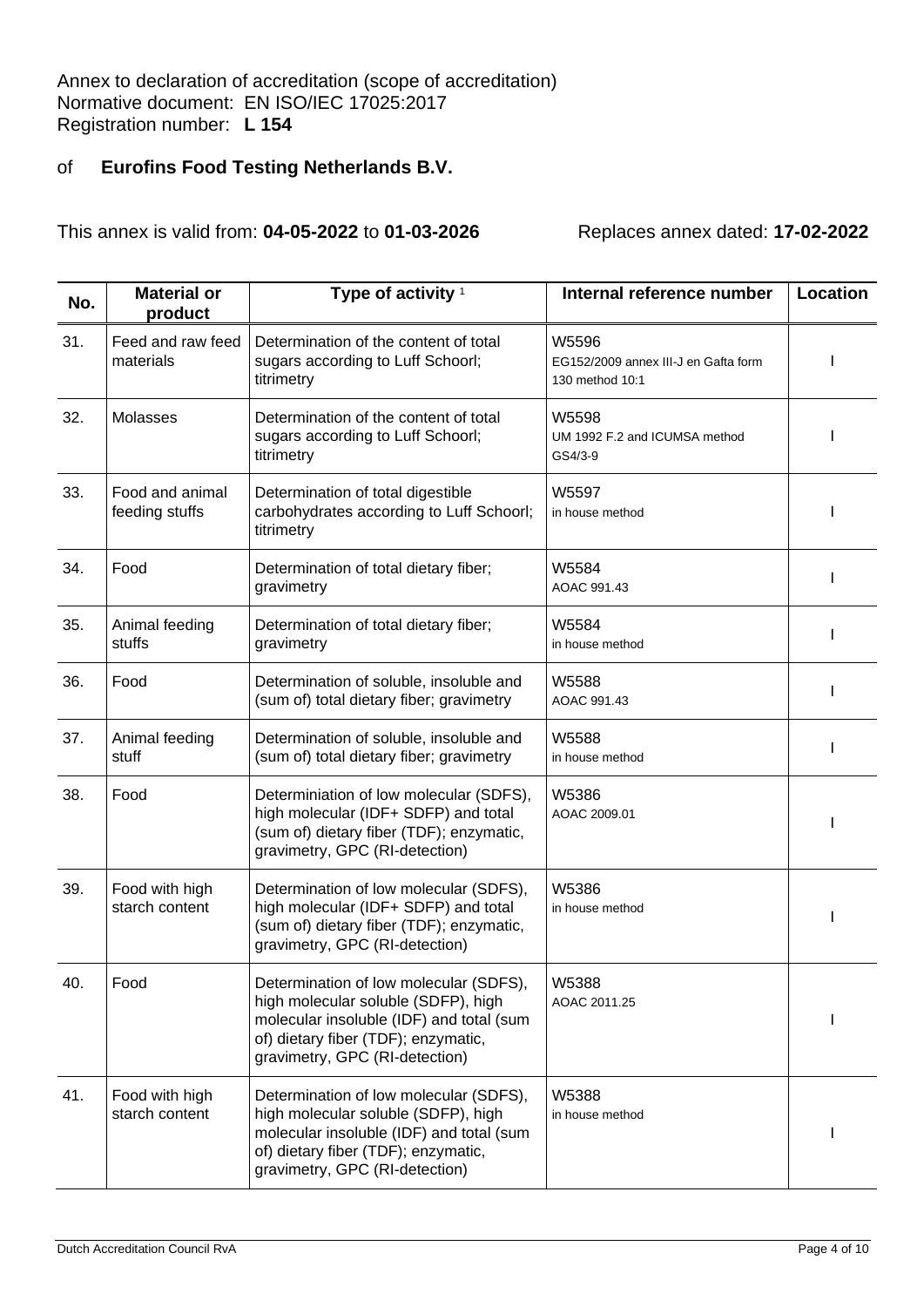This annex is valid from: **04-05-2022** to **01-03-2026** Replaces annex dated: **17-02-2022**

| No. | <b>Material or</b><br>product                                      | Type of activity $1$                                                                                                                                          | Internal reference number                                                                                                                                                                                              | Location |
|-----|--------------------------------------------------------------------|---------------------------------------------------------------------------------------------------------------------------------------------------------------|------------------------------------------------------------------------------------------------------------------------------------------------------------------------------------------------------------------------|----------|
| 42. | Food and raw<br>materials for<br>foodstuff                         | Determiniation of low molecular (SDFS),<br>high molecular (IDF+ SDFP) and total<br>(sum of) dietary fiber (TDF); enzymatic,<br>gravimetry, GPC (RI-detection) | W5396<br>AOAC 2017.16                                                                                                                                                                                                  |          |
| 43. | Food                                                               | Determination of starch content;<br>enzymatic                                                                                                                 | W55110<br>in house method                                                                                                                                                                                              |          |
| 44. | Feed and raw feed<br>materials                                     | Determination of starch content;<br>enzymatic                                                                                                                 | W55110<br><b>NEN-EN-ISO 15914</b>                                                                                                                                                                                      |          |
| 45. | Milk, milk products,<br>powdered dairy<br>products, infant<br>food | Determination of fat content (Röse<br>Gottlieb); gravimetry                                                                                                   | W5564<br>Milk, whey, buttermilk: NEN-EN-ISO 1211<br>Cream: NEN-EN-ISO 2450<br>Milk- and whey powder NEN-EN-ISO<br>1736<br>Infant formula: NEN-EN-ISO 8381<br>Evaporated and condensed milk: NEN-<br><b>EN-ISO 1737</b> |          |
| 46. | Yoghurt                                                            | Determination of fat content (Röse<br>Gottlieb); gravimetry                                                                                                   | W5564<br>in house method                                                                                                                                                                                               |          |
|     |                                                                    | <b>Physical analysis</b>                                                                                                                                      |                                                                                                                                                                                                                        |          |
| 47  | <b>E</b> nnd                                                       | Determination of the number in a                                                                                                                              | W55135                                                                                                                                                                                                                 |          |

| 47. | Food | Determination of the number in a<br>consumer packaging                                             | W55135<br>in house method |  |
|-----|------|----------------------------------------------------------------------------------------------------|---------------------------|--|
| 48. |      | Determination of mass of the contents of<br>a consumer packaging; gravimetry                       | W55135<br>in house method |  |
| 49. |      | Determination of volume of the contents<br>of a consumer packaging based on<br>density; gravimetry | W55135<br>in house method |  |
| 50. |      | Determination of Drained weight: sieve<br>2,8 mm, diameter 20 cm, 5 minutes;<br>gravimetry         | W55135<br>in house method |  |

#### **Microbiological analysis**

| 51. | Drinking,<br>process water        | Detection and enumeration of<br>swimmingpool and   Aeromonas; membrane filtration | W5730<br><b>NEN 6263</b>        |  |
|-----|-----------------------------------|-----------------------------------------------------------------------------------|---------------------------------|--|
| 52. | Food and animal<br>feeding stuffs | Determination of total number of Bacillus<br>cereus; colony-count technique       | W5735<br><b>NEN-EN-ISO 7932</b> |  |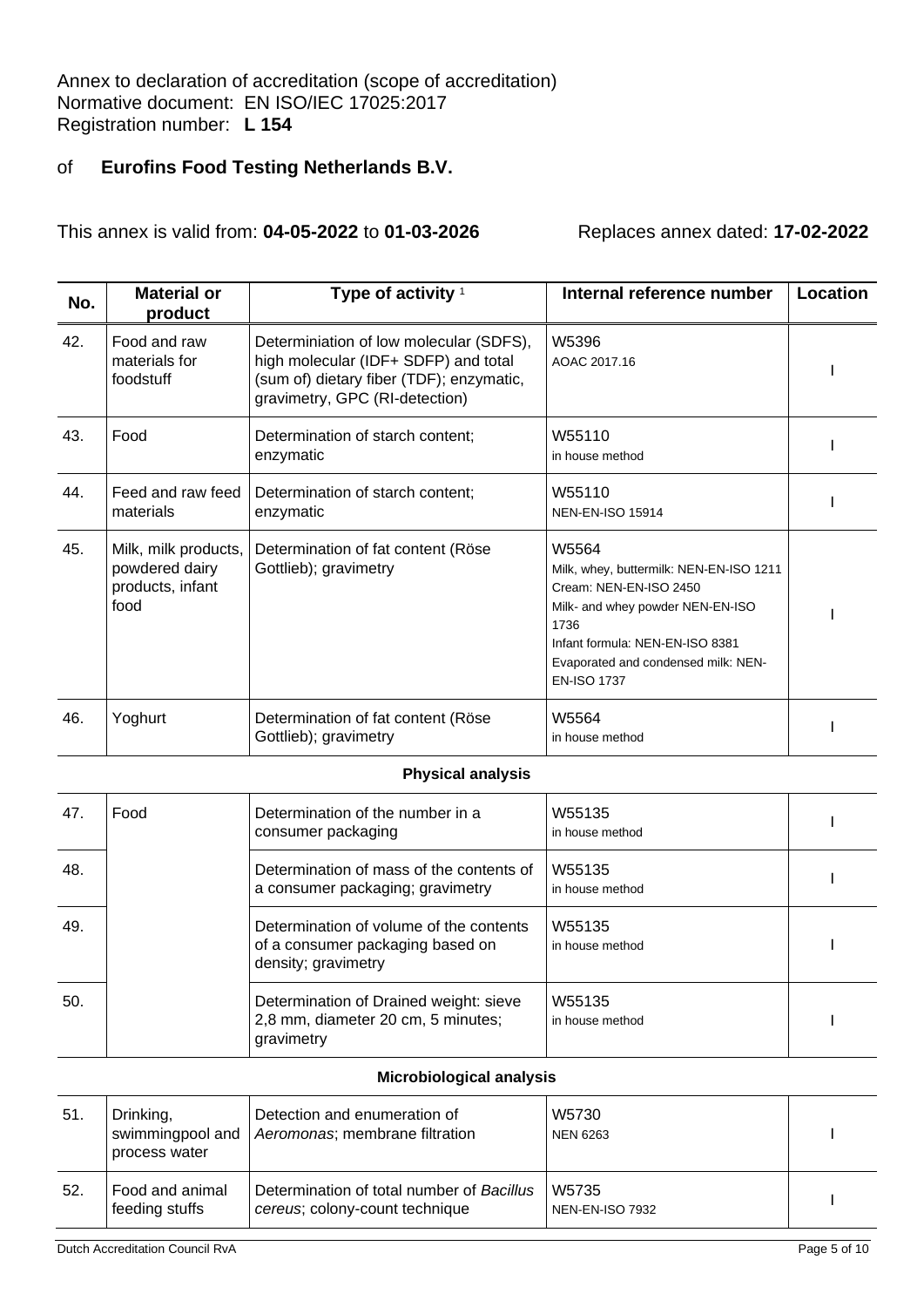| No. | <b>Material or</b><br>product                                                       | Type of activity <sup>1</sup>                                                                               | Internal reference number                         | Location |
|-----|-------------------------------------------------------------------------------------|-------------------------------------------------------------------------------------------------------------|---------------------------------------------------|----------|
| 53. | Food and animal<br>feeding stuffs                                                   | Determination of total number of spores<br>of Bacillus cereus; colony-count<br>technique                    | W5735<br><b>NEN-EN-ISO 7932</b>                   |          |
| 54. |                                                                                     | Detection of Campylobacter at 41.5°C;<br>detection method                                                   | W5781<br>NEN-EN-ISO 10272-1:2006                  |          |
| 55. |                                                                                     | Enumeration of Clostridium perfringens;<br>colony-count technique                                           | W5749<br>NEN-EN-ISO 7937                          |          |
| 56. |                                                                                     | Determination of coliforms at 30°C;<br>colony-count technique                                               | W5733<br><b>NEN-ISO 4832</b>                      |          |
| 57. | Food and animal<br>feeding stuffs with<br>test portion >10mL<br>(dairy)             | Detection of coliforms; detection method                                                                    | W5720<br>in house method                          |          |
| 58. | Food and animal<br>feeding stuffs                                                   | Detection of coliforms; detection method,<br>incubation temperature 37°C                                    | W5720<br><b>NEN-ISO 4831</b>                      |          |
| 59. | Surface water                                                                       | Enumeration of thermotolerant coliforms;<br>membrane filtration                                             | W57201<br>NEN 6570:1982                           |          |
| 60. | Infant formula,<br>ingredients of<br>infant formula and<br>environmental<br>samples | Detection of Cronobacter spp; detection<br>method, chromogenic agar                                         | W5710<br>ISO 22964                                |          |
| 61. | Drinking water,<br>swimming pool<br>water,<br>groundwater and<br>process water      | Enumeration of Escherichia coli and<br>coliforms; membrane filtration                                       | W57204<br>NEN-EN-ISO 9308-1                       |          |
| 62. | Food and<br>environmental<br>samples                                                | Enumeration of glucoronidase positive<br>Escherichia coli at 42°C; colony- count<br>technique, mediafilm    | W57217<br>NEN-ISO 16649-2<br>AFNOR 3M 01/08-06/01 |          |
| 63. | Animal feeding<br>stuffs, manure and<br>compost                                     | Enumeration of glucoronidase positive<br>Escherichia coli at 42°C; colony- count<br>technique, mediafilm    | W57217<br>in house method                         |          |
| 64. | Food and animal<br>feeding stuffs                                                   | Enumeration of glucoronidase-positive<br>Escherichia coli; colony-count technique<br>using chromogene media | W5732<br>NEN-ISO 16649-2                          |          |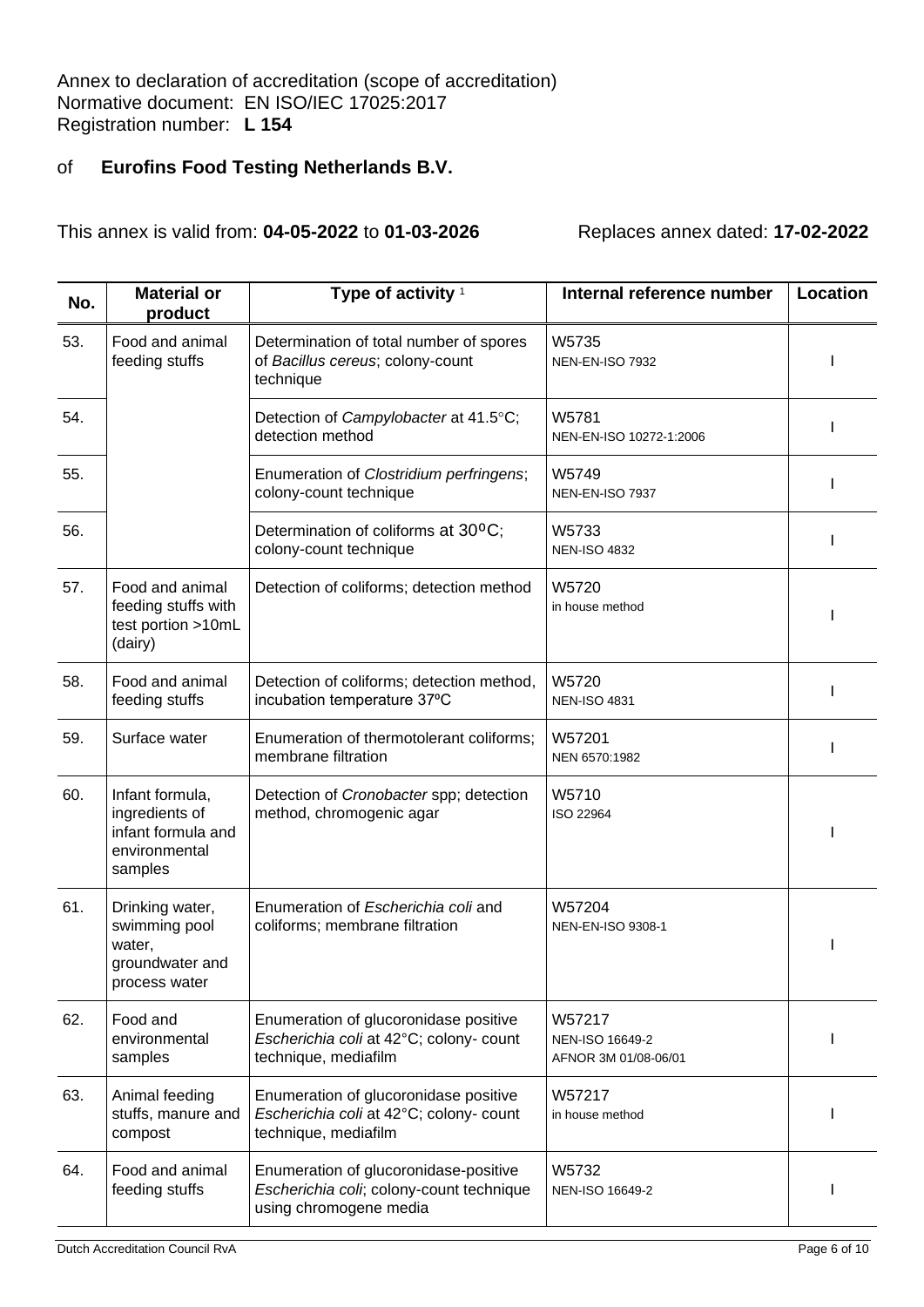| No. | <b>Material or</b><br>product                                                                    | Type of activity <sup>1</sup>                                                     | Internal reference number                                             | Location |
|-----|--------------------------------------------------------------------------------------------------|-----------------------------------------------------------------------------------|-----------------------------------------------------------------------|----------|
| 65. |                                                                                                  | Enumeration of Enterobacteriaceae;<br>colony-count technique                      | W5723<br>ISO 21528-2                                                  |          |
| 66. |                                                                                                  | Detection of Enterobacteriaceae;<br>detection method                              | W5724<br><b>NEN-ISO</b><br>21528-1:2004                               |          |
| 67. | Food, excluding<br>egg and egg<br>products, and<br>animal feeding<br>stuffs                      | Detection of Enterobacteriaceae at 37°C;<br>detection method                      | <b>W5724A</b><br>NEN-EN-ISO 21528-1                                   |          |
| 68. | Food and animal<br>feeding stuffs and<br>environmental<br>samples                                | Enumeration of Enterobacteriaceae, at<br>37 °C, colony-count technique, Petrifilm | W57123<br>ISO 21528-2<br>AFNOR 3M 01/06 - 09/97                       |          |
| 69. | Manure and<br>compost                                                                            | Enumeration of Enterobacteriaceae at<br>37°C; colony- count technique, petrifilm  | W57123<br>in house method                                             |          |
| 70. | Manure, digestate<br>and compost                                                                 | Enumeration of Enterococci, colony-<br>count technique                            | W5757<br>in house method                                              |          |
| 71. | Drinking water,<br>process water,<br>surface water,<br>swimming pool<br>water and<br>groundwater | Enumeration of intestinal Enterococci at<br>36°C; membrane filtration             | W57202<br><b>NEN-EN-ISO 7899-2</b>                                    |          |
| 72. | Food and animal<br>feeding stuffs                                                                | Enumeration of faecal Enterococci; using<br>KF medium colony-count technique      | W5747<br>in house method                                              |          |
| 73. |                                                                                                  | Enumeration of yeast and moulds;<br>colony-count technique                        | W5748<br>1987: ISO 7954                                               |          |
| 74. | Food and animal<br>feeding stuffs and<br>environmental<br>samples                                | Enumeration of yeasts and moulds,<br>colony-count technique, mediafilm            | W57221<br>NEN-ISO 21527-1 and NEN-ISO 21527-2<br>AFNOR 3M 01/13-07/14 |          |
| 75. | Food and animal<br>feeding stuffs                                                                | Enumeration of total plate count at 30°C;<br>colony-count technique               | W5736<br>NEN-EN-ISO 4833-1                                            |          |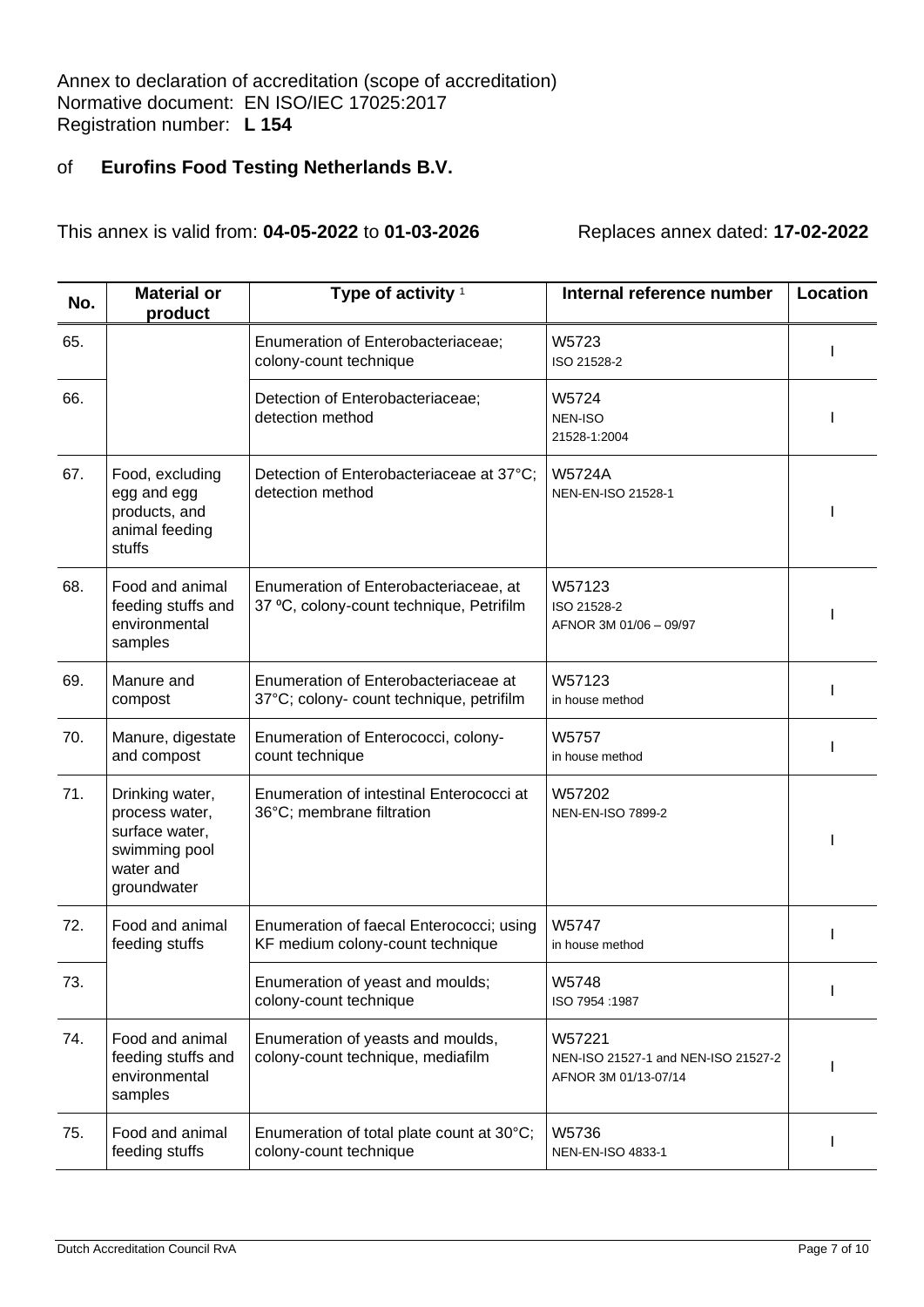| No. | <b>Material or</b><br>product                                        | Type of activity <sup>1</sup>                                                                                              | Internal reference number                                                               | Location |
|-----|----------------------------------------------------------------------|----------------------------------------------------------------------------------------------------------------------------|-----------------------------------------------------------------------------------------|----------|
| 76. | Food and<br>environmental<br>samples                                 | Enumeration of aerobic plate count at<br>30°C; colony-count technique, mediafilm                                           | W57216<br>NEN-EN-ISO 4833-1<br>AFNOR 3M 01/01-09/89<br>feed and manure: in house method |          |
| 77. | Animal feeding<br>stuffs and manure                                  | Enumeration of aerobic plate count at<br>30°C; colony-count technique, mediafilm                                           | W57216<br>in house method                                                               |          |
| 78. | Drinking and<br>process water                                        | Enumeration of total plate count at 22°C;<br>colony-count technique                                                        | W57203<br><b>NEN-EN-ISO 6222</b>                                                        |          |
| 79. | Drinking and<br>process water                                        | Enumeration of total plate count at 25°C<br>with R <sub>2</sub> A agar, colony-count technique                             | W57208<br><b>NEN 6276</b>                                                               |          |
| 80. |                                                                      | Enumeration of total plate count at 30°C;<br>colony-count technique                                                        | W57203<br>in house method                                                               |          |
| 81. | Drinking,<br>swimming pool<br>and process water                      | Enumeration of total plate count at 36°C;<br>colony-count technique                                                        | W57203<br><b>NEN-EN-ISO 6222</b>                                                        |          |
| 82. | Milk and milk<br>products                                            | Enumeration of lactobacilli; colony-count<br>technique                                                                     | W5738<br><b>NEN 6815</b>                                                                |          |
| 83. | Drinking water,<br>groundwater,<br>swimming pool<br>water (Matrix A) | Enumeration of Legionella; membrane<br>filtration, medium A, B and confirmation<br>with Maldi-Tof, mass spectometry        | W57209<br>NEN-EN-ISO 11731 (procedure 8,9,10)                                           |          |
| 84. |                                                                      | Enumeration of Legionella; membrane<br>filtration, medium A, B and confirmation<br>with PCR                                | W57209<br>NEN-EN-ISO 11731 (procedure 8,9,10)                                           |          |
| 85. | Water from cooling<br>towers, process<br>water (Matrix B)            | Enumeration of Legionella; membrane<br>filtration, medium C (MWY)) and<br>confirmation with Maldi-Tof, mass<br>spectometry | W57209<br>NEN-EN-ISO 11731 (procedure 8,9,10)                                           |          |
| 86. |                                                                      | Enumeration of Legionella; membrane<br>filtration, medium C (MWY) and<br>confirmation with PCR                             | W57209<br>NEN-EN-ISO 11731 (procedure 8,9,10)                                           |          |
| 87. | Legionella isolates                                                  | Confirmation of Legionella pneumophila<br>suspected colony's; real-time PCR<br>technique                                   | W57210<br>in house method                                                               |          |
| 88. |                                                                      | Serotyping of Legionella pneumophila;<br>latex agglutination test                                                          | W57210<br>in house method                                                               |          |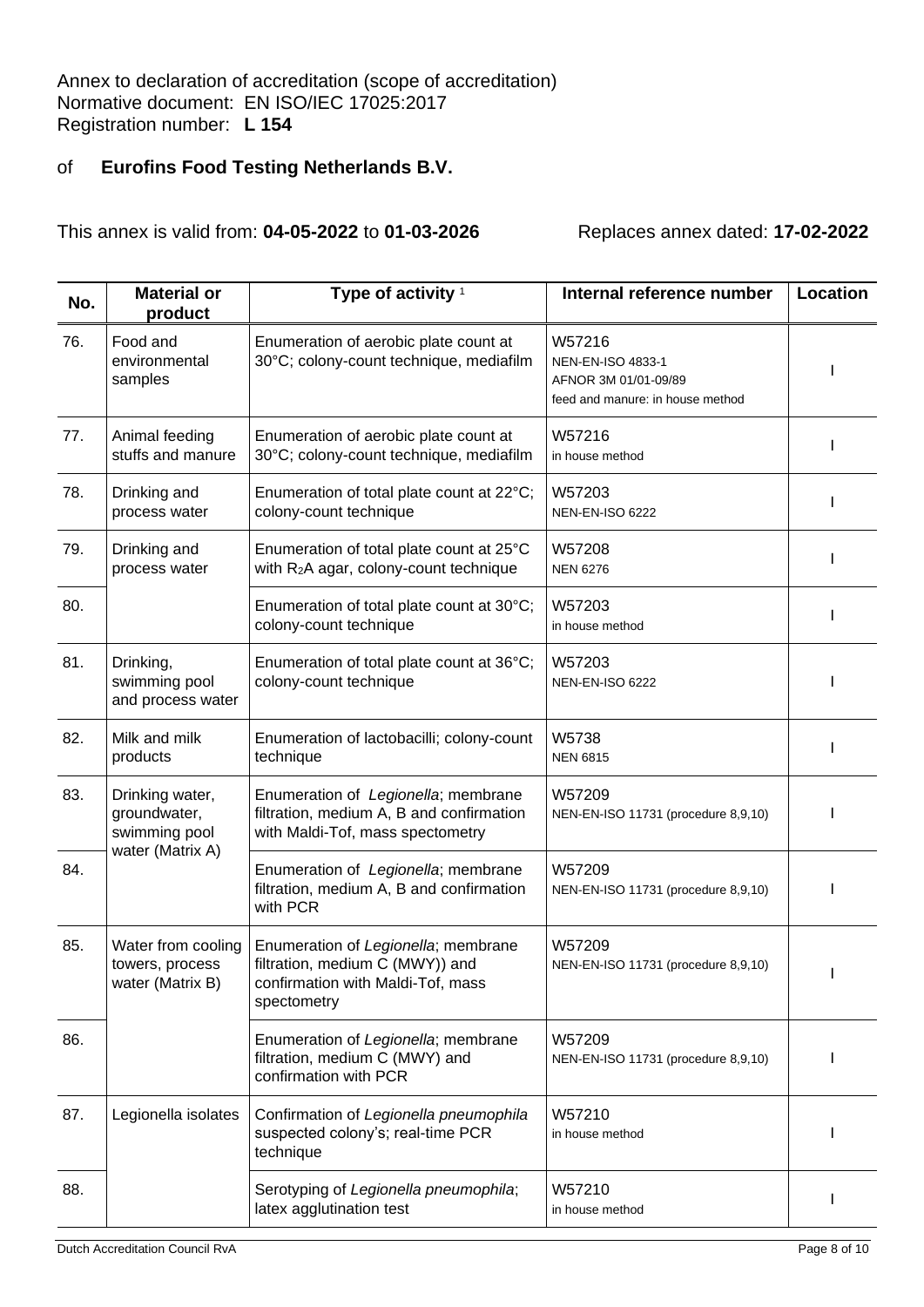| No. | <b>Material or</b><br>product                                                                          | Type of activity <sup>1</sup>                                                                                                                      | Internal reference number                               | Location |
|-----|--------------------------------------------------------------------------------------------------------|----------------------------------------------------------------------------------------------------------------------------------------------------|---------------------------------------------------------|----------|
| 89. | Isolates originating<br>from drinking and<br>cooling tower<br>water                                    | Confirmation and identification of<br>bacterial isolates; Maldi-Tof mass<br>spectrometry<br>Legionella pneumophila, Legionella non-<br>pneumophila | W57701<br>in house method                               |          |
| 90. | Food                                                                                                   | Detection of Listeria monocytogenes;<br>detection method with chromogene<br>media                                                                  | W57113<br>NEN-EN-ISO 11290-1:1997                       |          |
| 91. | Food and<br>environment<br>samples                                                                     | Detection of Listeria spp and Listeria<br>monocytogenes, detection method, real<br>time PCR                                                        | W57126<br>NEN-EN-ISO 11290-1<br>AFNOR EGS 38/05 - 03/17 |          |
| 92. | Food and animal<br>feeding stuff                                                                       | Detection of Listeria monocytogenes;<br>colony-count technique                                                                                     | W57101<br>NEN-EN-ISO 11290-2                            |          |
| 93. |                                                                                                        | Enumeration of lacticacid bacteria;<br>colony-count technique                                                                                      | W5739<br><b>NEN-ISO 15214</b>                           |          |
| 94. | Food and animal<br>feeding stuffs                                                                      | Enumeration of aerobic mesophilic spore<br>forming bacteria; colony-count technique<br>at 30°C                                                     | W57134<br>in house method                               |          |
| 95. | Milk and<br>milkproducts and<br>meat and<br>meatproducts                                               | Enumeration of non lacticacid bacteria;<br>colony-count technique                                                                                  | W5740<br>in house method                                |          |
| 96. | Drinking,<br>swimmingpool and<br>process water                                                         | Detection and enumeration of<br>Pseudomonas aeruginosa; membrane<br>filtration                                                                     | W5708<br><b>NEN-EN-ISO 16266</b>                        |          |
| 97. | Food and animal<br>feeding stuffs                                                                      | Detection of Salmonella; detection<br>method, classical method                                                                                     | W5701<br>NEN-EN-ISO 6579-1                              |          |
| 98. |                                                                                                        | Detection of Salmonella; detection<br>method, ELFA                                                                                                 | W5704<br>NEN-EN-ISO 6579-1<br>AFNOR BIO 12/1-04/94      |          |
| 99. | Food, animal<br>feeding stuffs and<br>environmental<br>samples<br>(excluding<br>chocolate<br>products) | Detection of Salmonella; detection<br>method, real time PCR                                                                                        | W5703<br>NEN-EN-ISO 6579-1<br>(AFNOR EGS 38/01 - 03/15) |          |